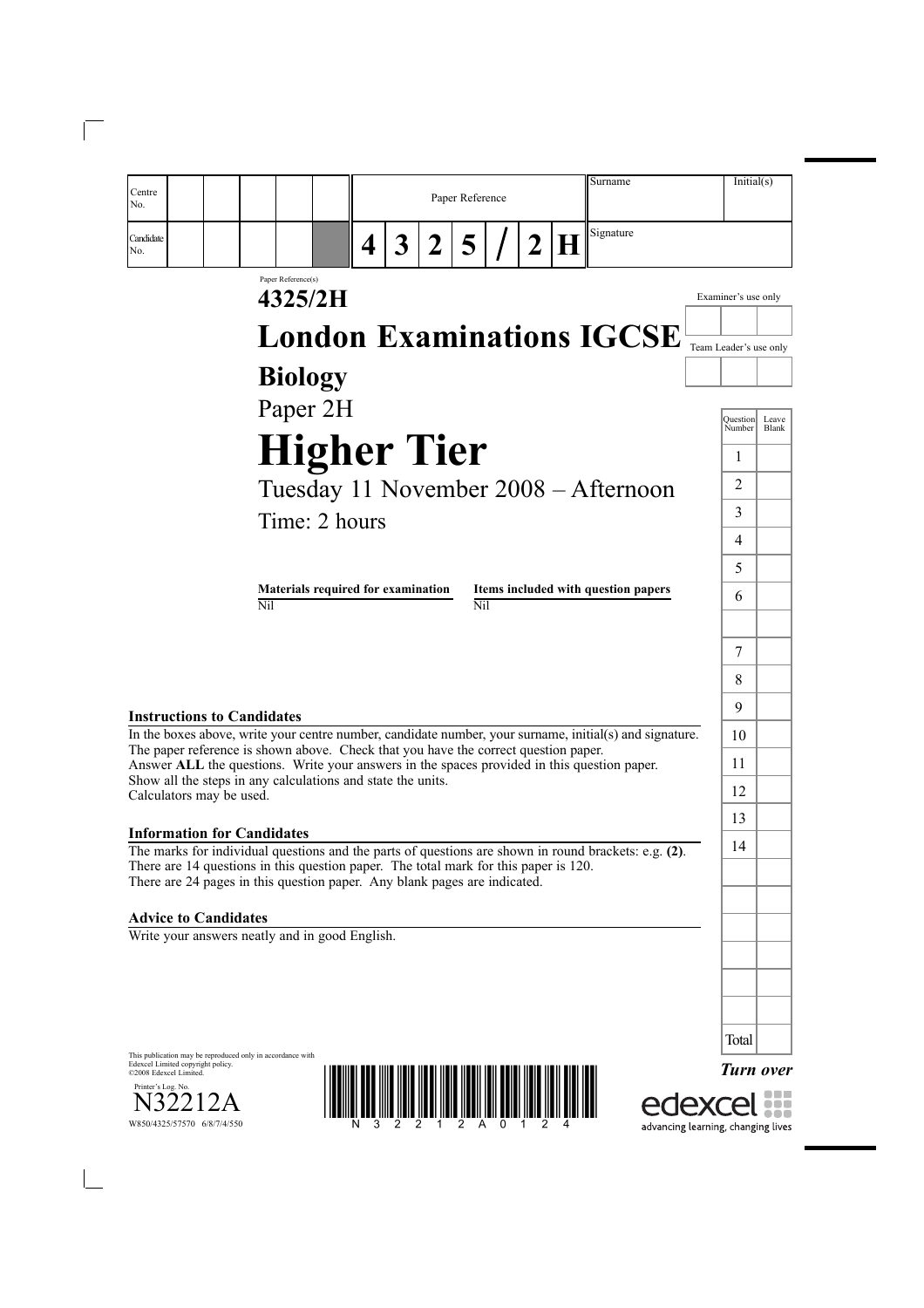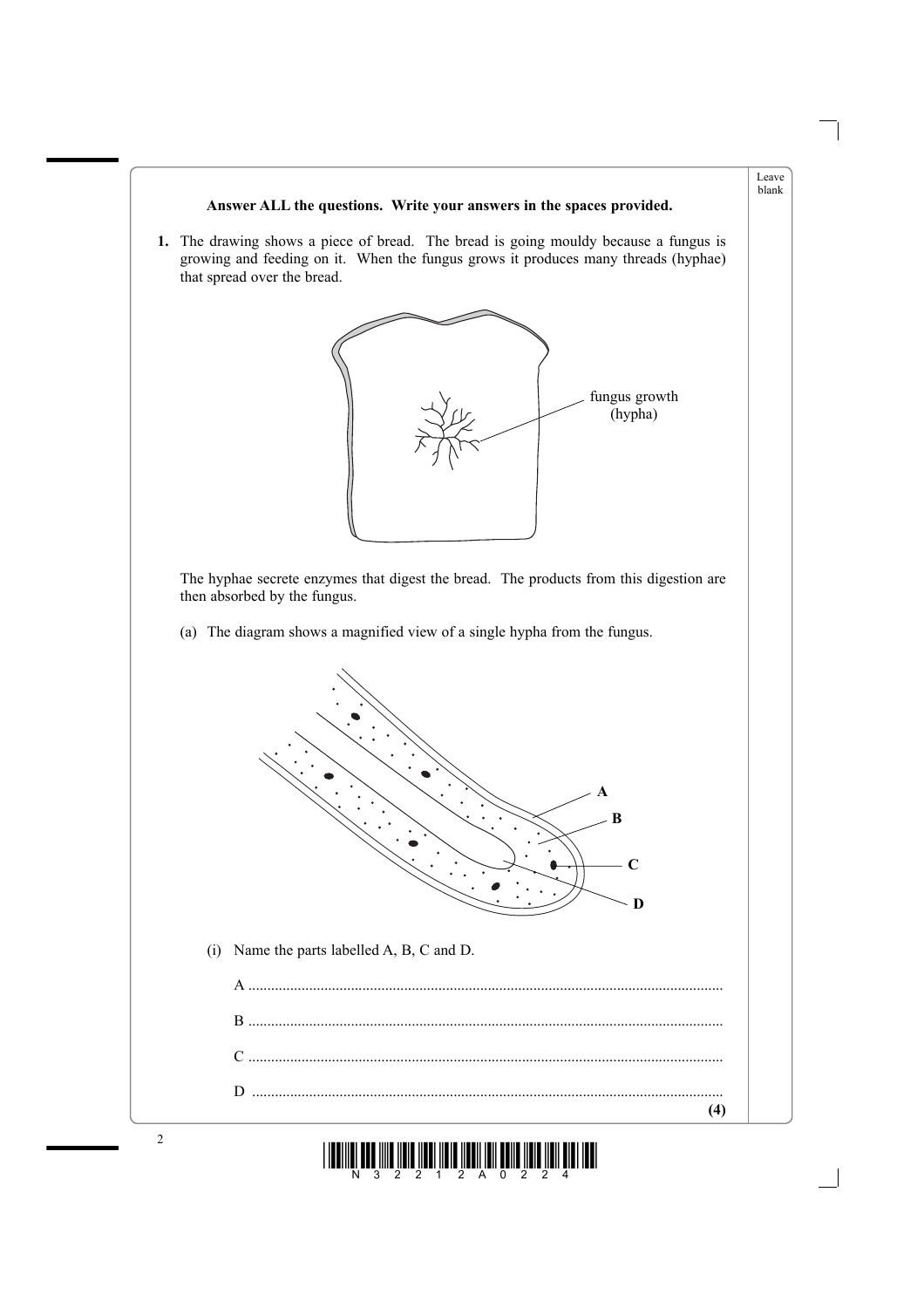| Name of enzyme secreted by fungus                                                                                                                            | <b>Product of digestion</b> |
|--------------------------------------------------------------------------------------------------------------------------------------------------------------|-----------------------------|
|                                                                                                                                                              | maltose                     |
| protease                                                                                                                                                     |                             |
|                                                                                                                                                              | fatty acids and glycerol    |
|                                                                                                                                                              | (3)                         |
| the passage by choosing a suitable word or words to write on the dotted lines.<br>Many fungi are decomposers and play an important part in the carbon cycle. |                             |
| of dead organisms, or other organic material, such as bread. The process releases                                                                            |                             |
| into the soil. Decomposition also releases a gas called                                                                                                      |                             |
|                                                                                                                                                              |                             |
|                                                                                                                                                              |                             |
| which releases the energy that fungi need to grow. The same gas is taken                                                                                     |                             |
| out of the air by plants and used in a process called                                                                                                        |                             |
|                                                                                                                                                              | Q1<br>(5)                   |
|                                                                                                                                                              | (Total 12 marks)            |
|                                                                                                                                                              |                             |
|                                                                                                                                                              |                             |
|                                                                                                                                                              |                             |
|                                                                                                                                                              |                             |
|                                                                                                                                                              |                             |

 $\overline{\phantom{a}}$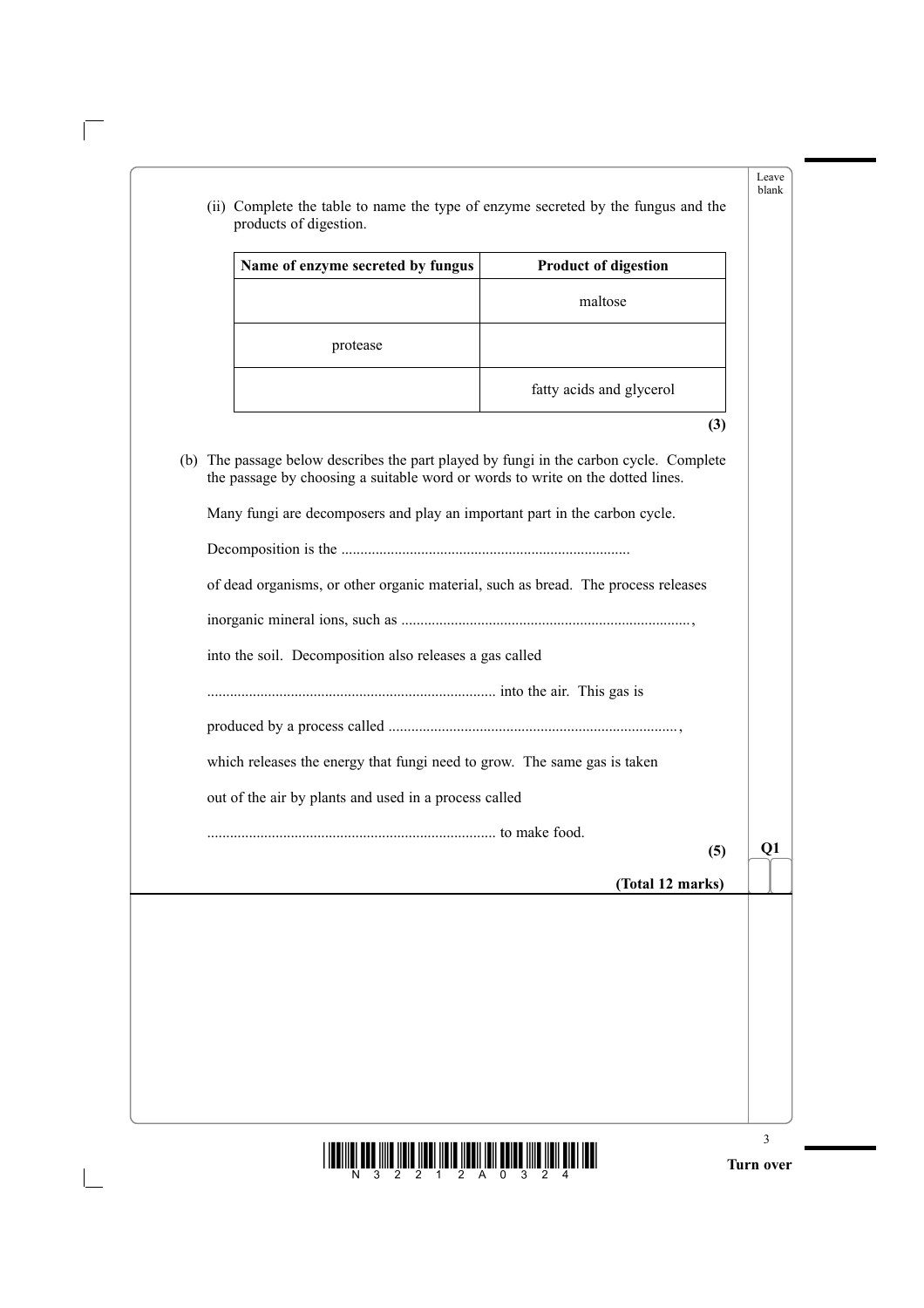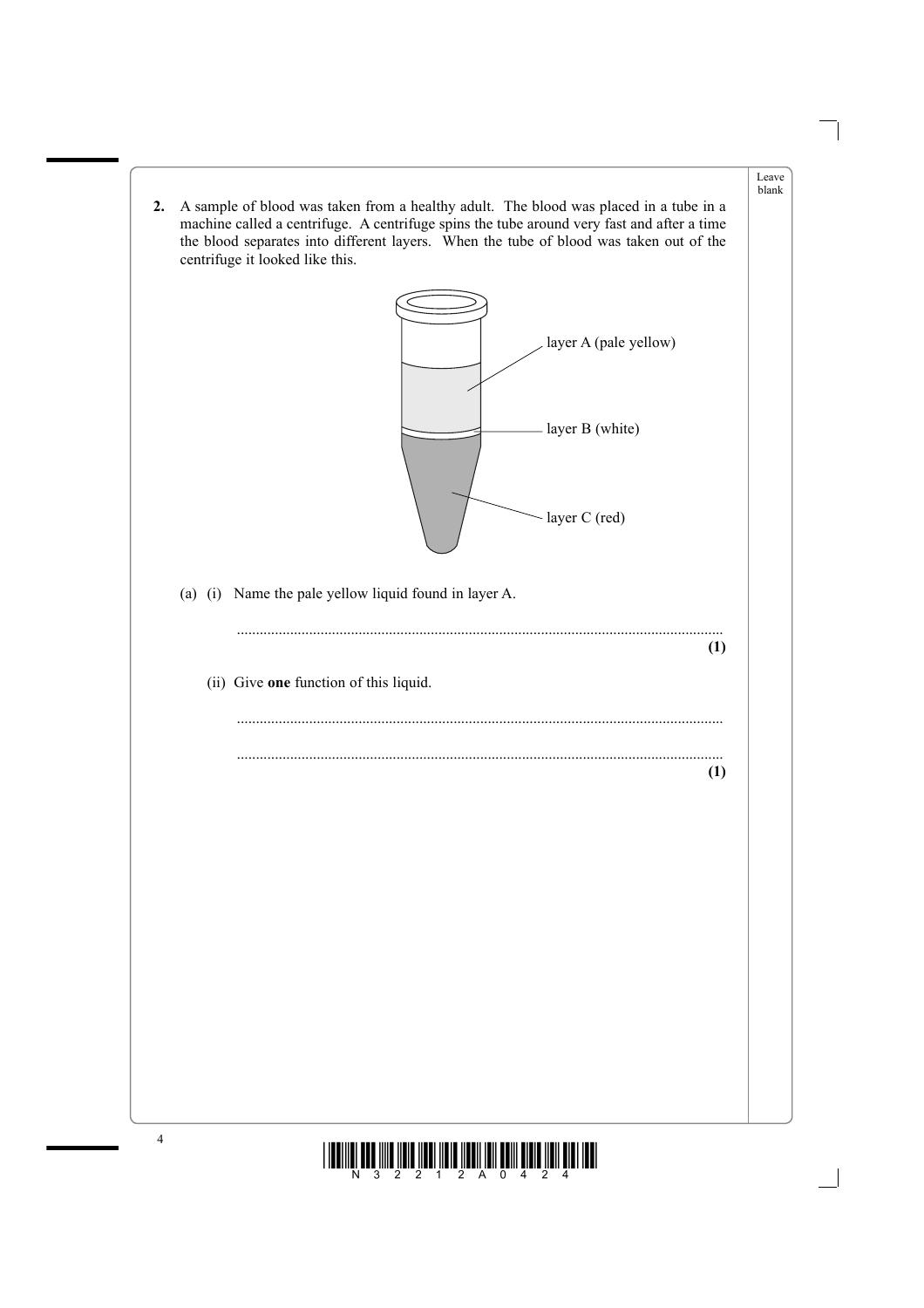| (b) Layer B contains cells. These cells are involved in protecting the body from<br>infection. |    |
|------------------------------------------------------------------------------------------------|----|
| (i) Name the cells in layer B.                                                                 |    |
| (1)                                                                                            |    |
| (ii) Describe how these cells protect the body from infection.                                 |    |
|                                                                                                |    |
|                                                                                                |    |
| (2)                                                                                            |    |
| (c) Name the cells found in layer C.                                                           |    |
| (1)                                                                                            |    |
| (d) Explain why a person who loses a lot of blood quickly could die.                           |    |
|                                                                                                |    |
|                                                                                                |    |
| (2)                                                                                            | Q2 |
| (Total 8 marks)                                                                                |    |
|                                                                                                |    |
|                                                                                                |    |
|                                                                                                |    |
|                                                                                                |    |
|                                                                                                |    |
|                                                                                                |    |
|                                                                                                | 5  |

 $\sqrt{2}$ 

 $\boxed{\phantom{1}}$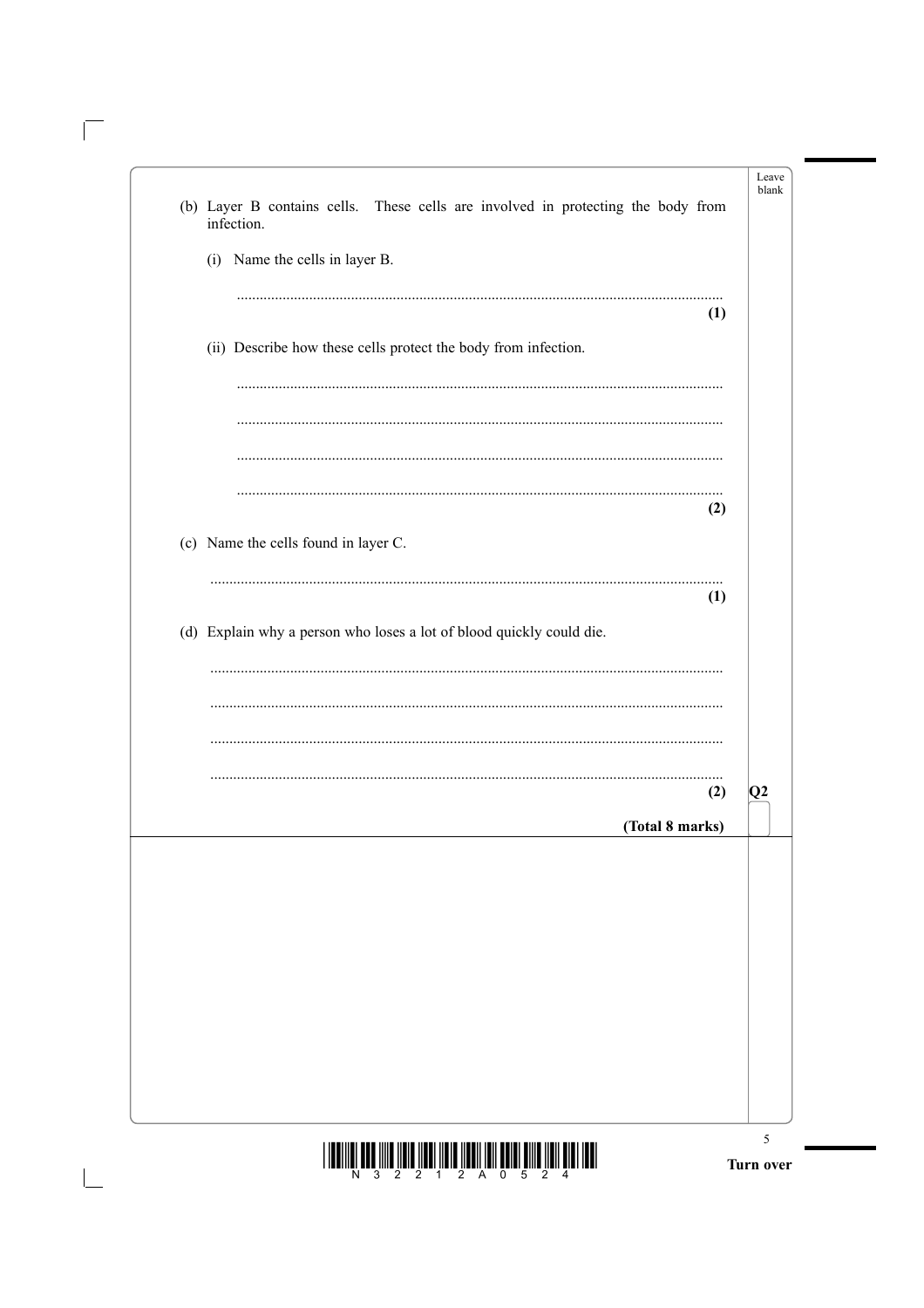

 $\mathbf{3}$ 

 $\boldsymbol{6}$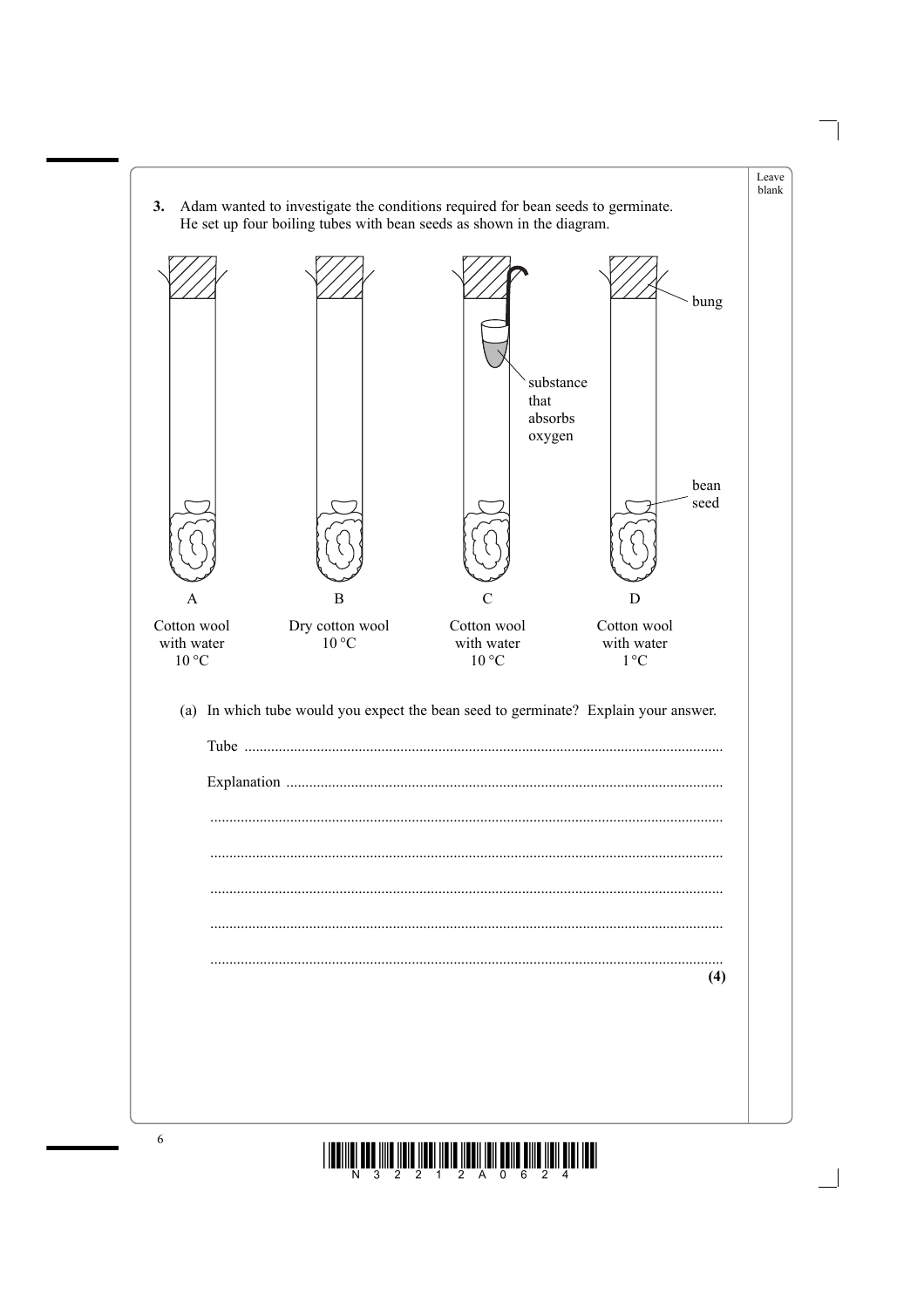|  | (b) In bean seeds, the food store contains an insoluble carbohydrate.<br>The seedling uses the food store for growth. |     |    |
|--|-----------------------------------------------------------------------------------------------------------------------|-----|----|
|  | (i) Name the large insoluble carbohydrate molecule found in the food store.                                           |     |    |
|  |                                                                                                                       | (1) |    |
|  | (ii) Explain how the seedling uses this carbohydrate as it grows.                                                     |     |    |
|  |                                                                                                                       |     |    |
|  |                                                                                                                       |     |    |
|  |                                                                                                                       | (2) | Q3 |
|  | (Total 7 marks)                                                                                                       |     |    |
|  |                                                                                                                       |     |    |
|  |                                                                                                                       |     |    |
|  |                                                                                                                       |     |    |
|  |                                                                                                                       |     |    |
|  |                                                                                                                       |     |    |
|  |                                                                                                                       |     |    |
|  |                                                                                                                       |     |    |
|  |                                                                                                                       |     |    |
|  |                                                                                                                       |     |    |
|  |                                                                                                                       |     |    |
|  |                                                                                                                       |     |    |
|  |                                                                                                                       |     |    |
|  |                                                                                                                       |     |    |
|  |                                                                                                                       |     |    |
|  |                                                                                                                       |     |    |
|  |                                                                                                                       |     |    |
|  |                                                                                                                       |     |    |
|  |                                                                                                                       |     |    |
|  |                                                                                                                       |     |    |
|  |                                                                                                                       |     |    |
|  |                                                                                                                       |     |    |
|  |                                                                                                                       |     |    |

 $\sqrt{\phantom{a}}$ 

 $\begin{array}{c} \boxed{1} \\ \boxed{1} \end{array}$ 

Turn over

 $\frac{1}{N}\left[\frac{1}{N}\right]$  and  $\frac{1}{2}\left[\frac{1}{2}\right]$  and  $\frac{1}{2}\left[\frac{1}{2}\right]$  and  $\frac{1}{2}\left[\frac{1}{2}\right]$  and  $\frac{1}{2}\left[\frac{1}{2}\right]$  and  $\frac{1}{2}\left[\frac{1}{2}\right]$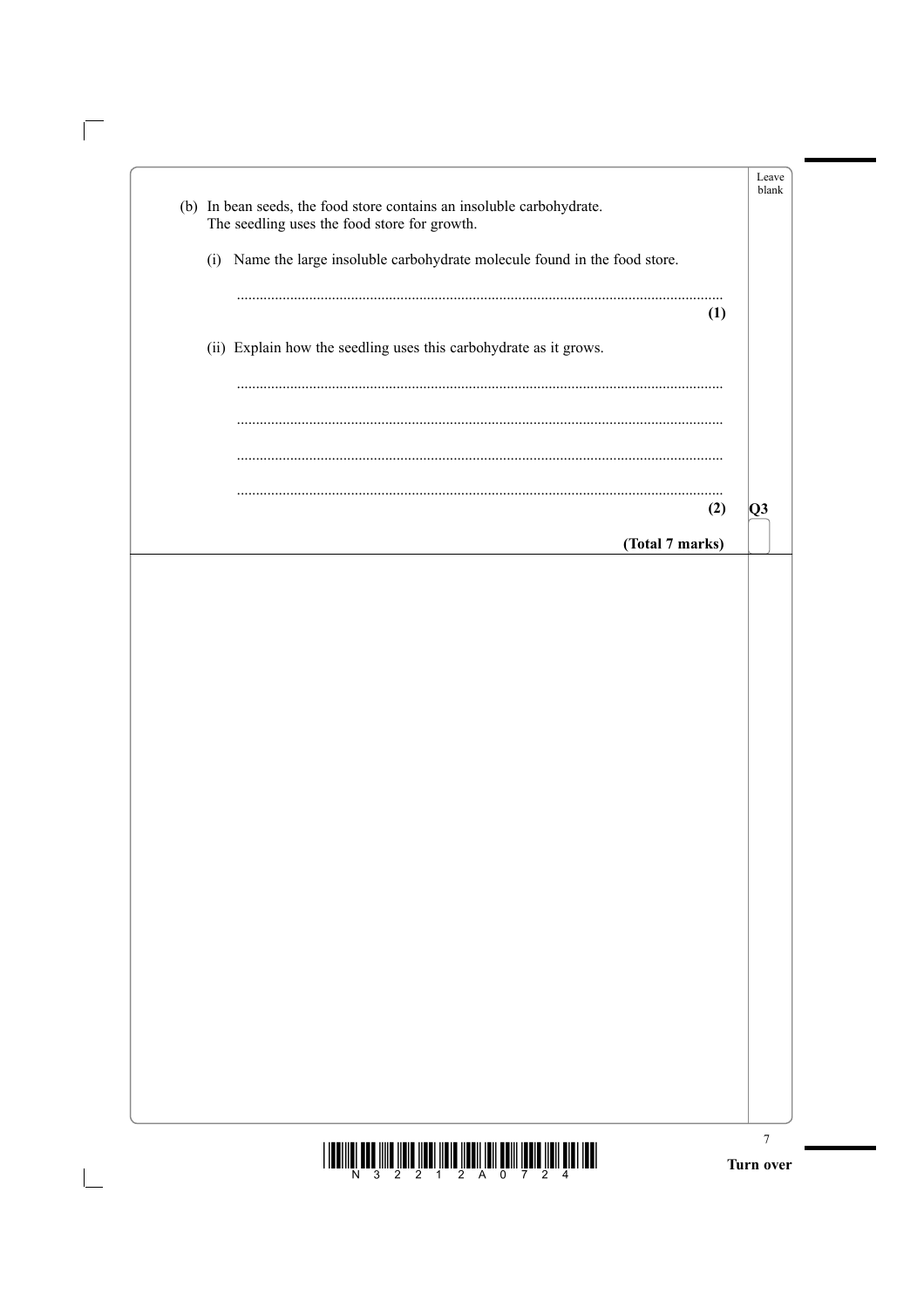| 4. |     | A farmer noticed that small insects called aphids were feeding on the leaves of his tomato<br>plants. The farmer knew that ladybirds eat aphids, so he released lots of ladybirds onto<br>his tomato plants. | Leave<br>blank |
|----|-----|--------------------------------------------------------------------------------------------------------------------------------------------------------------------------------------------------------------|----------------|
|    |     | (a) (i) Use this information to draw a food chain in the space below.                                                                                                                                        |                |
|    |     |                                                                                                                                                                                                              |                |
|    |     | (2)                                                                                                                                                                                                          |                |
|    |     | (ii) Suggest how the aphids would affect the yield of tomatoes.                                                                                                                                              |                |
|    |     |                                                                                                                                                                                                              |                |
|    |     |                                                                                                                                                                                                              |                |
|    |     | (2)                                                                                                                                                                                                          |                |
|    |     | (iii) The farmer released ladybirds to reduce the number of aphids.<br>What name is given to this method of reducing the numbers of an insect pest?                                                          |                |
|    |     | (1)                                                                                                                                                                                                          |                |
|    | (b) | The farmer could also use pesticides to reduce the numbers of an insect pest.<br>Describe the disadvantages of using pesticides compared to using ladybirds.                                                 |                |
|    |     |                                                                                                                                                                                                              |                |
|    |     |                                                                                                                                                                                                              |                |
|    |     |                                                                                                                                                                                                              |                |
|    |     |                                                                                                                                                                                                              |                |
|    |     | (3)                                                                                                                                                                                                          | $ Q_4$         |
|    |     | (Total 8 marks)                                                                                                                                                                                              |                |
|    |     |                                                                                                                                                                                                              |                |
|    |     |                                                                                                                                                                                                              |                |
|    |     |                                                                                                                                                                                                              |                |

 $\mathbb{R}^2$ 

 $\overline{\phantom{0}}$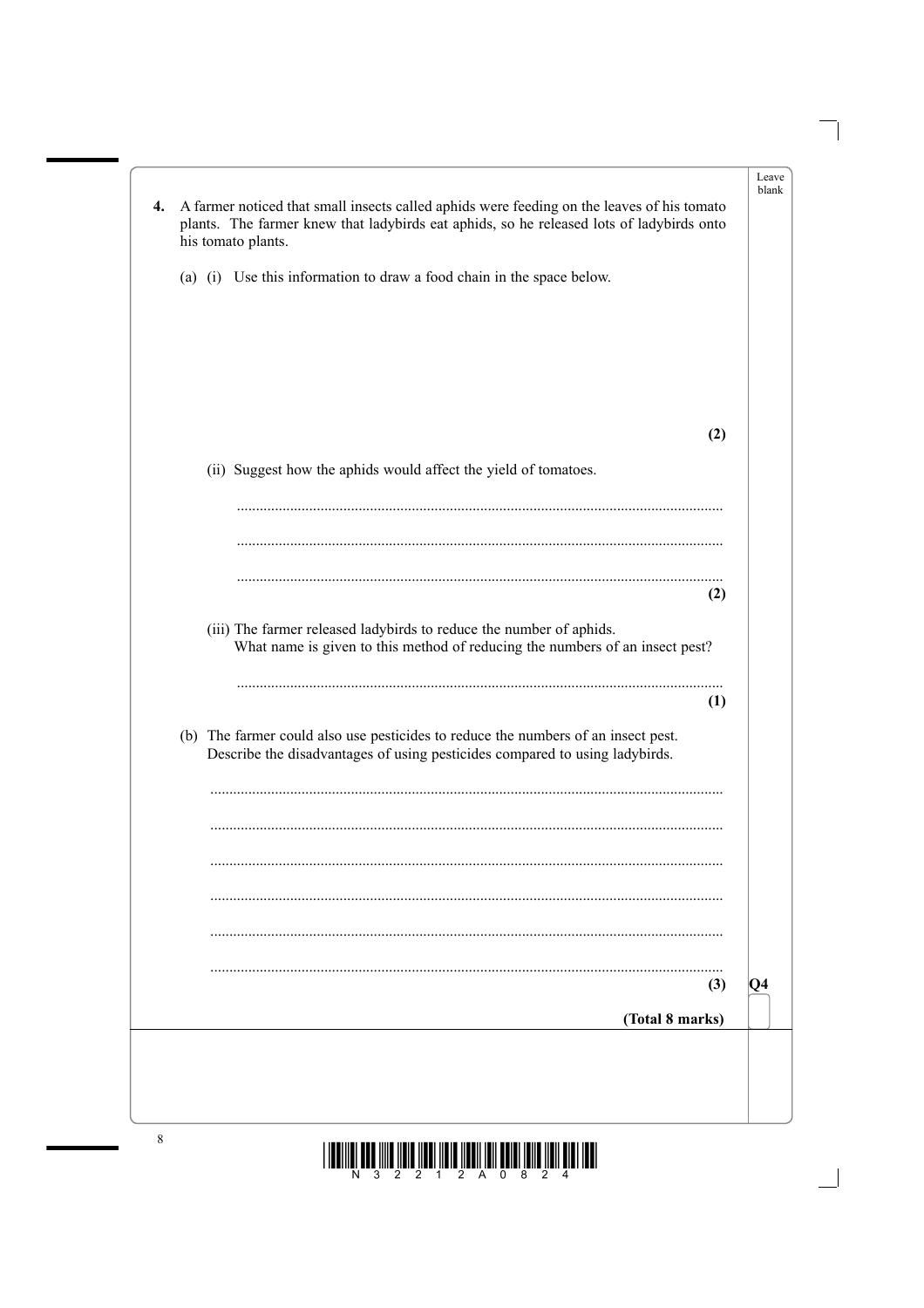| The photograph shows a dog called Snuppy. Snuppy was the first dog to be produced by<br>5.<br>cloning. He was cloned using cells from the skin of his father. | Leave<br>blank  |
|---------------------------------------------------------------------------------------------------------------------------------------------------------------|-----------------|
| Snuppy's father<br>Snuppy                                                                                                                                     |                 |
| Describe the stages that might have been used to produce Snuppy.                                                                                              |                 |
|                                                                                                                                                               |                 |
|                                                                                                                                                               |                 |
|                                                                                                                                                               |                 |
|                                                                                                                                                               |                 |
|                                                                                                                                                               |                 |
|                                                                                                                                                               | Q5              |
|                                                                                                                                                               | (Total 5 marks) |
|                                                                                                                                                               |                 |
|                                                                                                                                                               |                 |
|                                                                                                                                                               |                 |
|                                                                                                                                                               |                 |
|                                                                                                                                                               |                 |

 $\sqrt{\phantom{a}}$ 

 $\boxed{\phantom{1}}$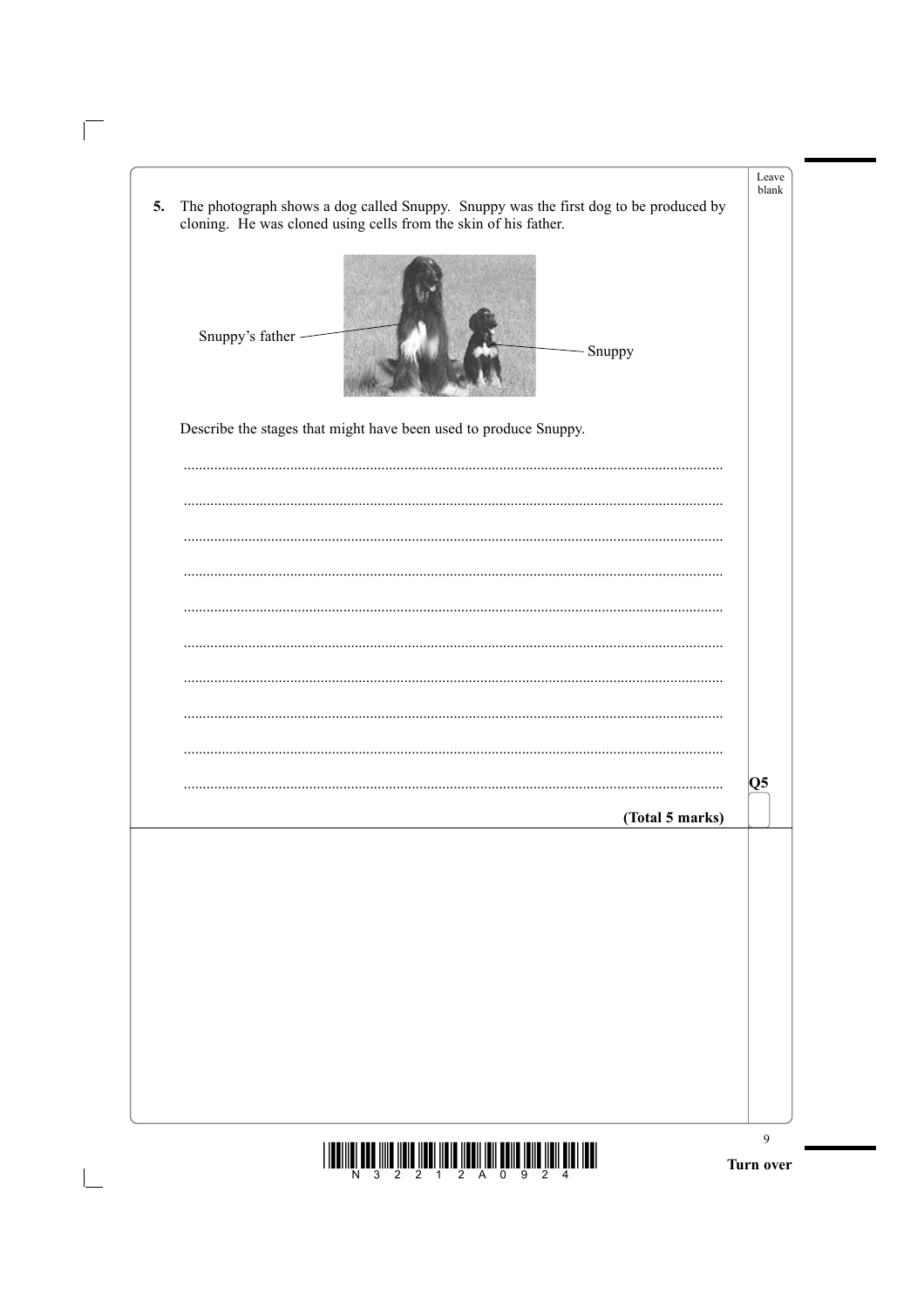|          | has two alleles. If a person has the dominant allele H, they develop the condition, but<br>usually it does not show until later in life. If a person is homozygous recessive they do<br>not develop the condition, and are described as being 'normal'.                                                           |       |
|----------|-------------------------------------------------------------------------------------------------------------------------------------------------------------------------------------------------------------------------------------------------------------------------------------------------------------------|-------|
|          | (a) Explain what is meant by the term homozygous recessive.                                                                                                                                                                                                                                                       |       |
|          |                                                                                                                                                                                                                                                                                                                   |       |
|          |                                                                                                                                                                                                                                                                                                                   | (2)   |
|          | (b) Dick and Janet married and had children. Genetic tests later revealed that Dick was<br>homozygous recessive for this condition but Janet was heterozygous.<br>In the space below draw a genetic diagram to show their genotypes, the possible<br>gametes, and the genotypes and phenotypes of their children. |       |
|          | Dick                                                                                                                                                                                                                                                                                                              | Janet |
| Genotype |                                                                                                                                                                                                                                                                                                                   |       |
| Gametes  |                                                                                                                                                                                                                                                                                                                   |       |
|          | Genotypes of children                                                                                                                                                                                                                                                                                             |       |
|          | Phenotypes of children                                                                                                                                                                                                                                                                                            |       |
|          |                                                                                                                                                                                                                                                                                                                   | (4)   |
|          |                                                                                                                                                                                                                                                                                                                   |       |
|          |                                                                                                                                                                                                                                                                                                                   |       |
|          |                                                                                                                                                                                                                                                                                                                   |       |
|          |                                                                                                                                                                                                                                                                                                                   |       |
|          |                                                                                                                                                                                                                                                                                                                   |       |
|          |                                                                                                                                                                                                                                                                                                                   |       |
|          |                                                                                                                                                                                                                                                                                                                   |       |
|          |                                                                                                                                                                                                                                                                                                                   |       |
|          |                                                                                                                                                                                                                                                                                                                   |       |

 $\Box$ 

 $\overline{\phantom{0}}$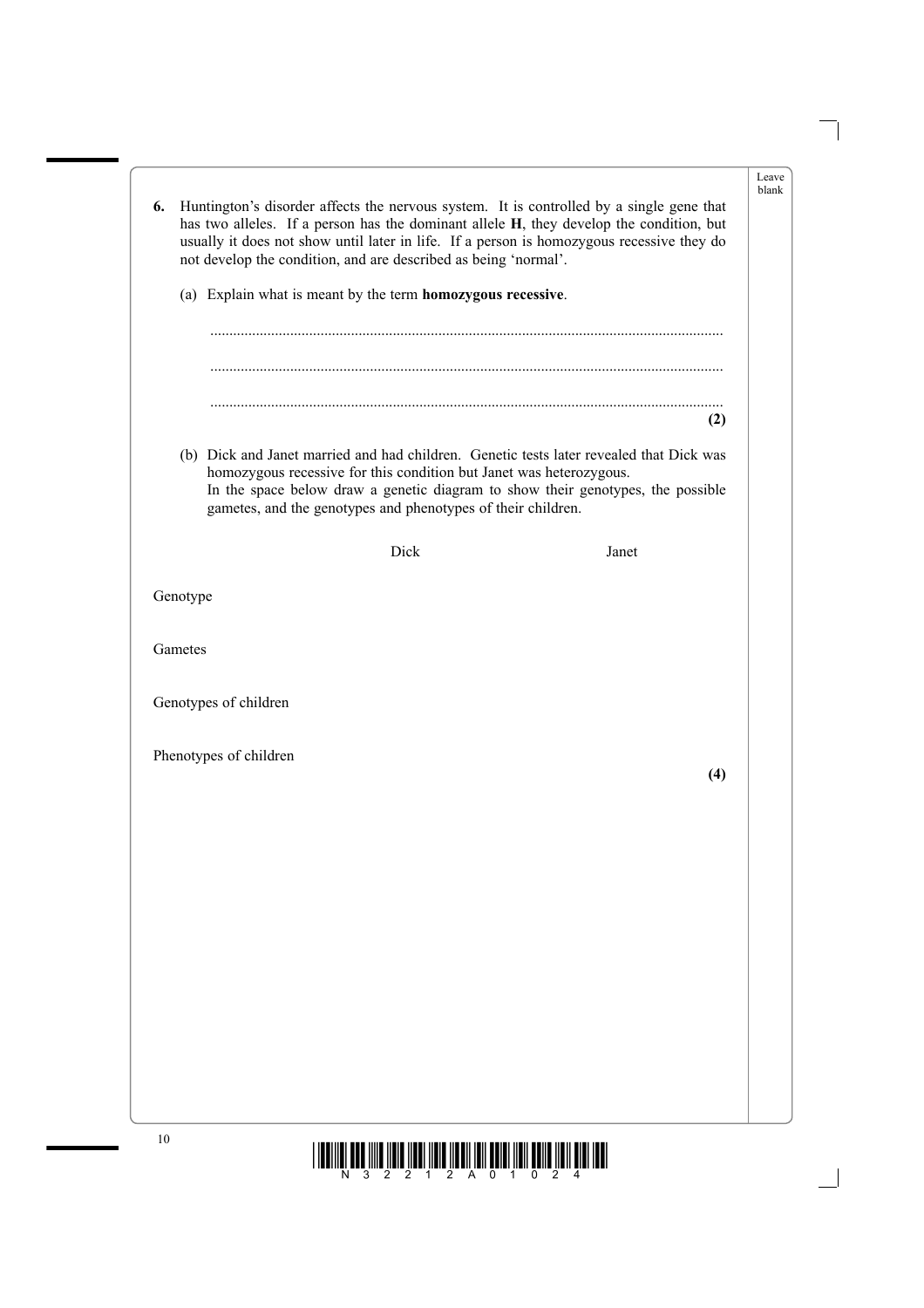| (c) Huntington's disorder affects the functioning of the nervous system.            |     | blank          |
|-------------------------------------------------------------------------------------|-----|----------------|
| Name the two main parts of the central nervous system.<br>(i)                       |     |                |
|                                                                                     |     |                |
|                                                                                     | (2) |                |
| (ii) Describe how information from receptors in the nervous system is passed to the |     |                |
| central nervous system.                                                             |     |                |
|                                                                                     |     |                |
|                                                                                     |     |                |
|                                                                                     |     |                |
|                                                                                     | (2) | Q <sub>6</sub> |
| (Total 10 marks)                                                                    |     |                |
|                                                                                     |     |                |
|                                                                                     |     |                |
|                                                                                     |     |                |
|                                                                                     |     |                |
|                                                                                     |     |                |
|                                                                                     |     |                |
|                                                                                     |     |                |
|                                                                                     |     |                |
|                                                                                     |     |                |
|                                                                                     |     |                |
|                                                                                     |     |                |
|                                                                                     |     |                |

 $\sqrt{\phantom{a}}$ 

 $\begin{array}{c} \hline \end{array}$ 

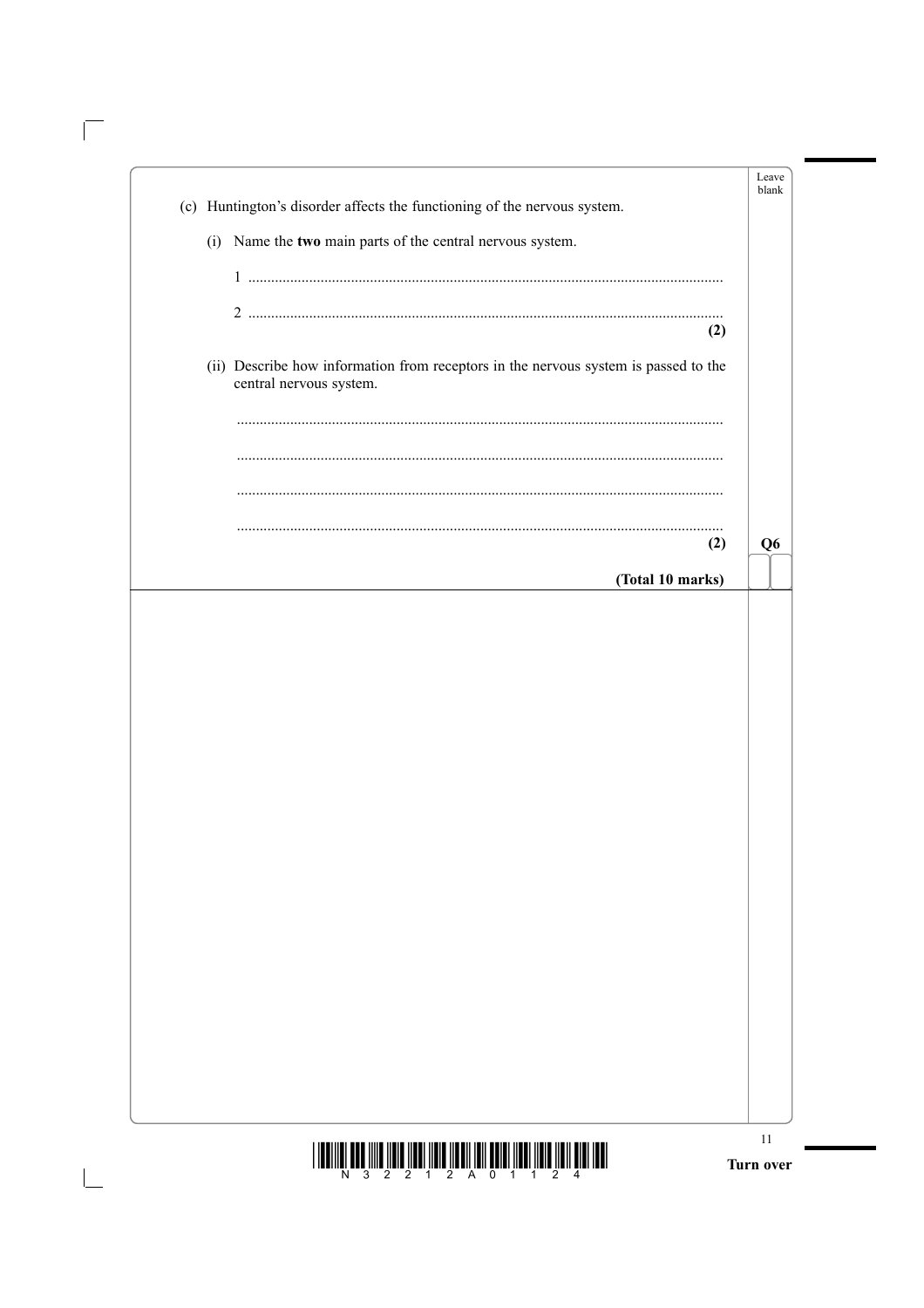

 $\begin{min}\lim\limits_{N\to 3}\lim\limits_{2}\lim\limits_{2}\lim\limits_{2}\lim\limits_{4}\lim\limits_{2}\lim\limits_{N\to \infty}\lim\limits_{2}\lim\limits_{1}\lim\limits_{2}$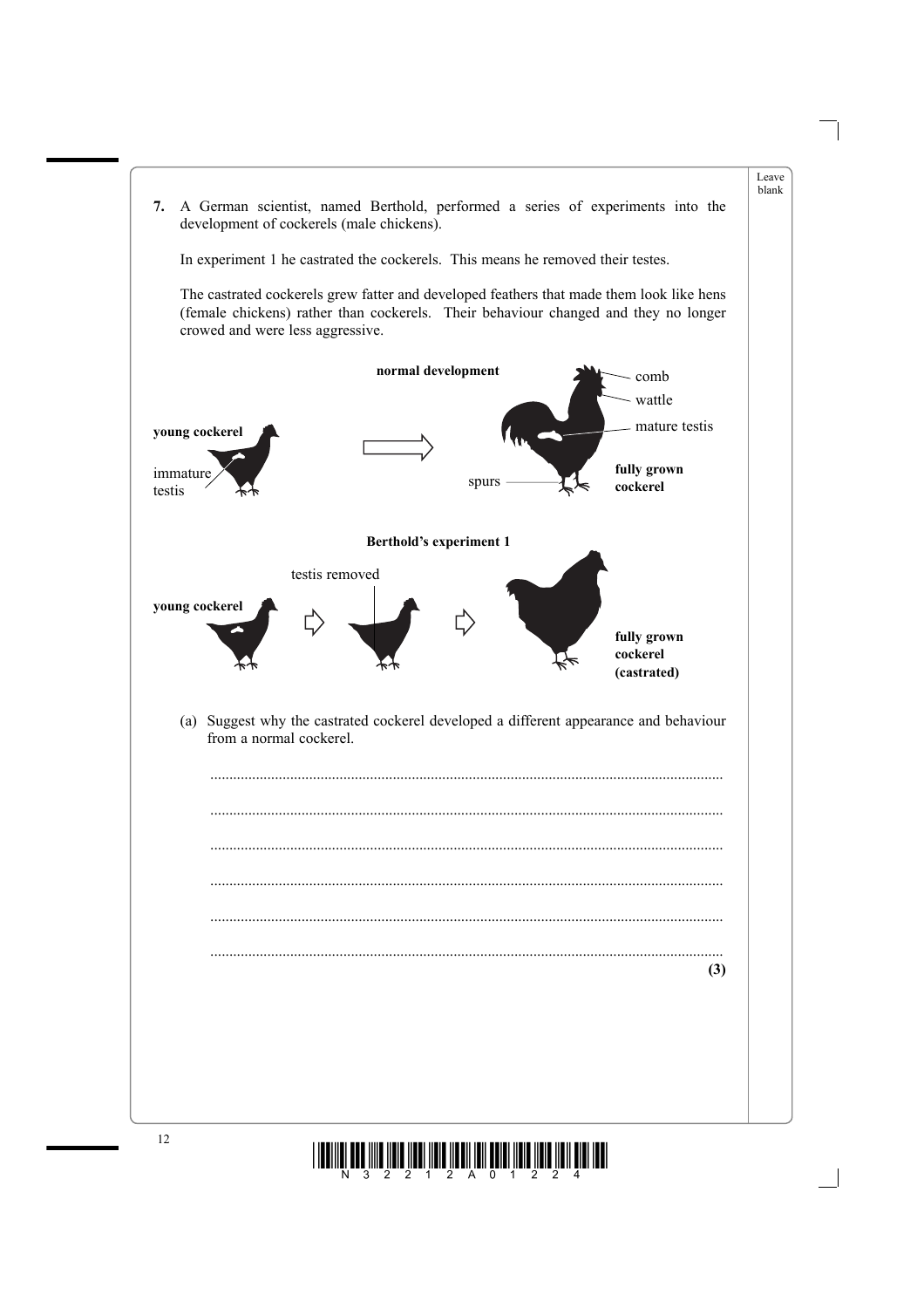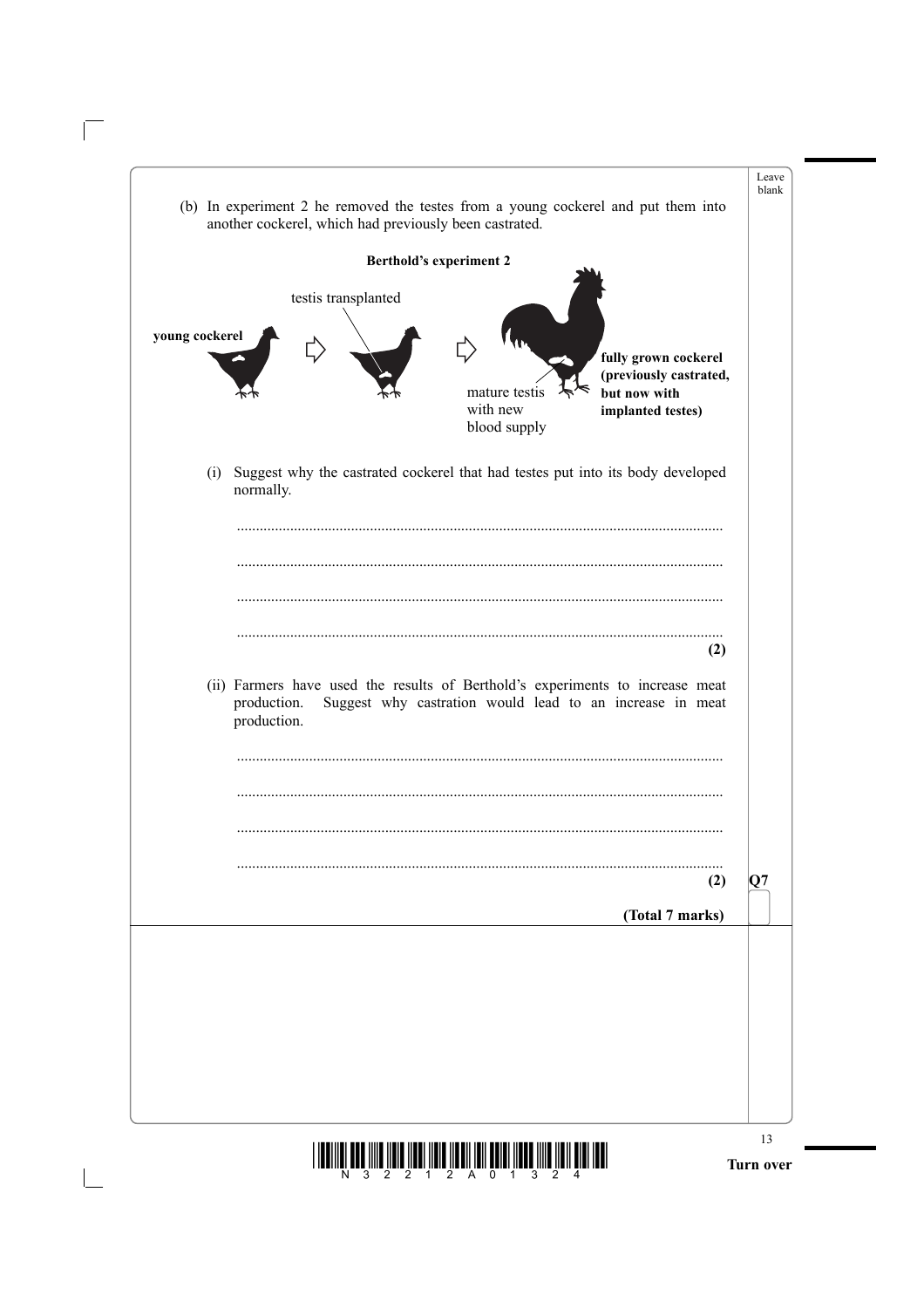| Ultrafiltration<br>(i)<br>(ii) Selective reabsorption                                     | (2)        |                                                                                            |     |
|-------------------------------------------------------------------------------------------|------------|--------------------------------------------------------------------------------------------|-----|
|                                                                                           |            |                                                                                            |     |
|                                                                                           |            |                                                                                            |     |
|                                                                                           |            |                                                                                            |     |
|                                                                                           |            |                                                                                            |     |
|                                                                                           |            |                                                                                            |     |
|                                                                                           |            |                                                                                            |     |
|                                                                                           |            |                                                                                            |     |
|                                                                                           |            |                                                                                            |     |
|                                                                                           |            |                                                                                            |     |
|                                                                                           |            |                                                                                            |     |
|                                                                                           |            |                                                                                            |     |
|                                                                                           |            |                                                                                            |     |
|                                                                                           |            |                                                                                            | (2) |
|                                                                                           |            | and reabsorption.                                                                          |     |
| (b) The data below show the average values for several components that undergo filtration |            | <b>Amount filtered</b><br><b>Amount excreted</b><br><b>Substance</b><br>per day<br>per day |     |
| Percentage                                                                                | reabsorbed | $\ddot{\mathbf{c}}$<br>180 litres<br>1.8 litres<br>Water                                   |     |
|                                                                                           |            |                                                                                            |     |
| Sodium<br>99.5<br>630 g<br>$3.2\text{ g}$                                                 |            |                                                                                            |     |
| Glucose<br>180 g<br>0.0 g<br>100                                                          |            |                                                                                            |     |
|                                                                                           |            |                                                                                            |     |
|                                                                                           |            |                                                                                            |     |
|                                                                                           |            |                                                                                            |     |
|                                                                                           |            |                                                                                            |     |
|                                                                                           |            |                                                                                            |     |
|                                                                                           |            |                                                                                            |     |
|                                                                                           |            |                                                                                            |     |

 $\Box$ 

 $\Box$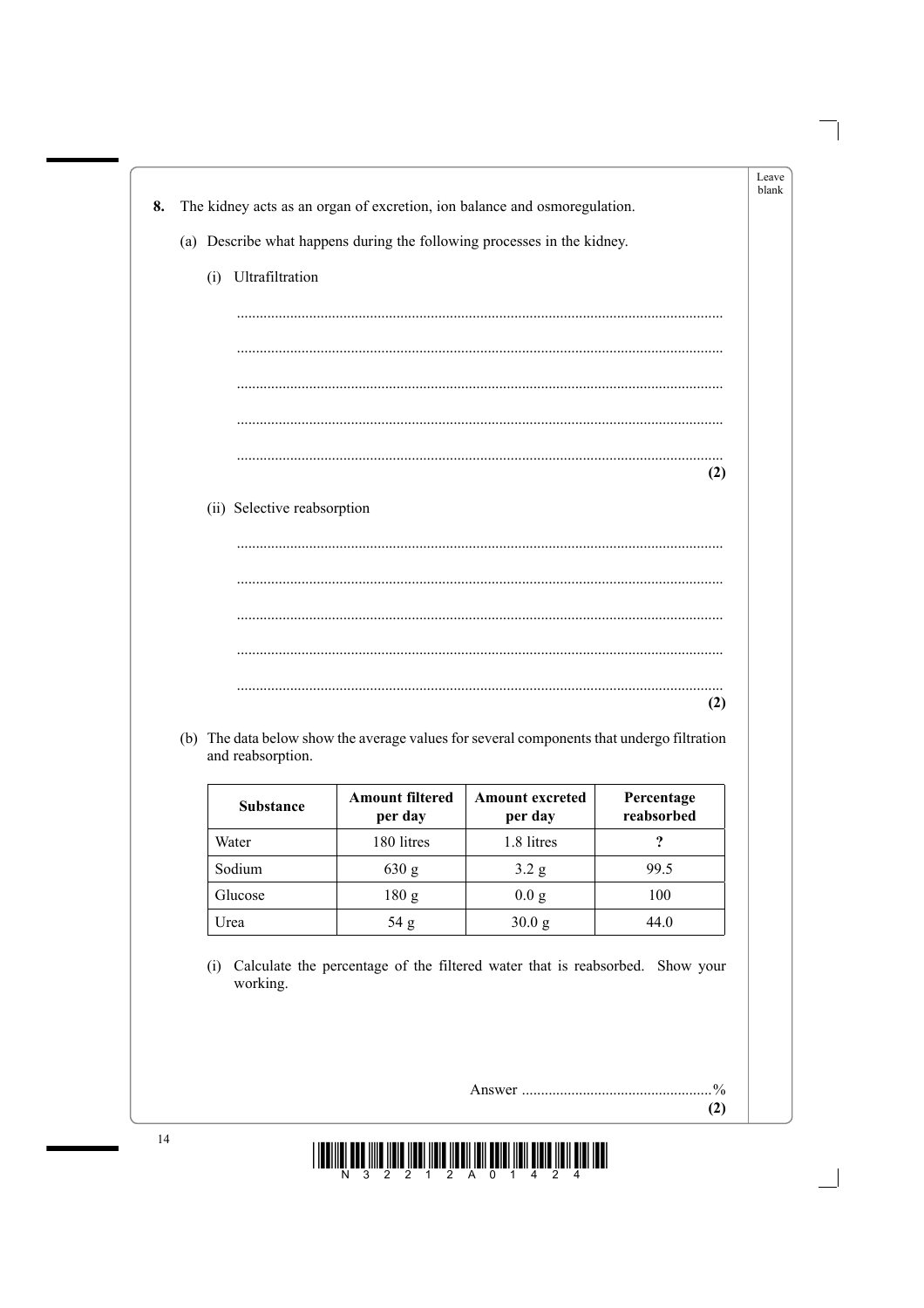| (ii) Which part of the kidney nephron is used to reabsorb the filtered glucose?                                                                                                              | Leave<br>blank |
|----------------------------------------------------------------------------------------------------------------------------------------------------------------------------------------------|----------------|
| (1)                                                                                                                                                                                          |                |
| (c) As a result of exercise on a hot day, there are changes in the volume and concentration<br>of urine.<br>Describe these changes in urine and explain how these changes are brought about. |                |
|                                                                                                                                                                                              |                |
|                                                                                                                                                                                              |                |
|                                                                                                                                                                                              |                |
|                                                                                                                                                                                              |                |
| (5)<br>(Total 12 marks)                                                                                                                                                                      | Q <sub>8</sub> |
|                                                                                                                                                                                              |                |
|                                                                                                                                                                                              |                |
|                                                                                                                                                                                              |                |
|                                                                                                                                                                                              |                |
|                                                                                                                                                                                              |                |
|                                                                                                                                                                                              |                |

 $\overline{\mathbb{F}}$ 

 $\overline{\phantom{a}}$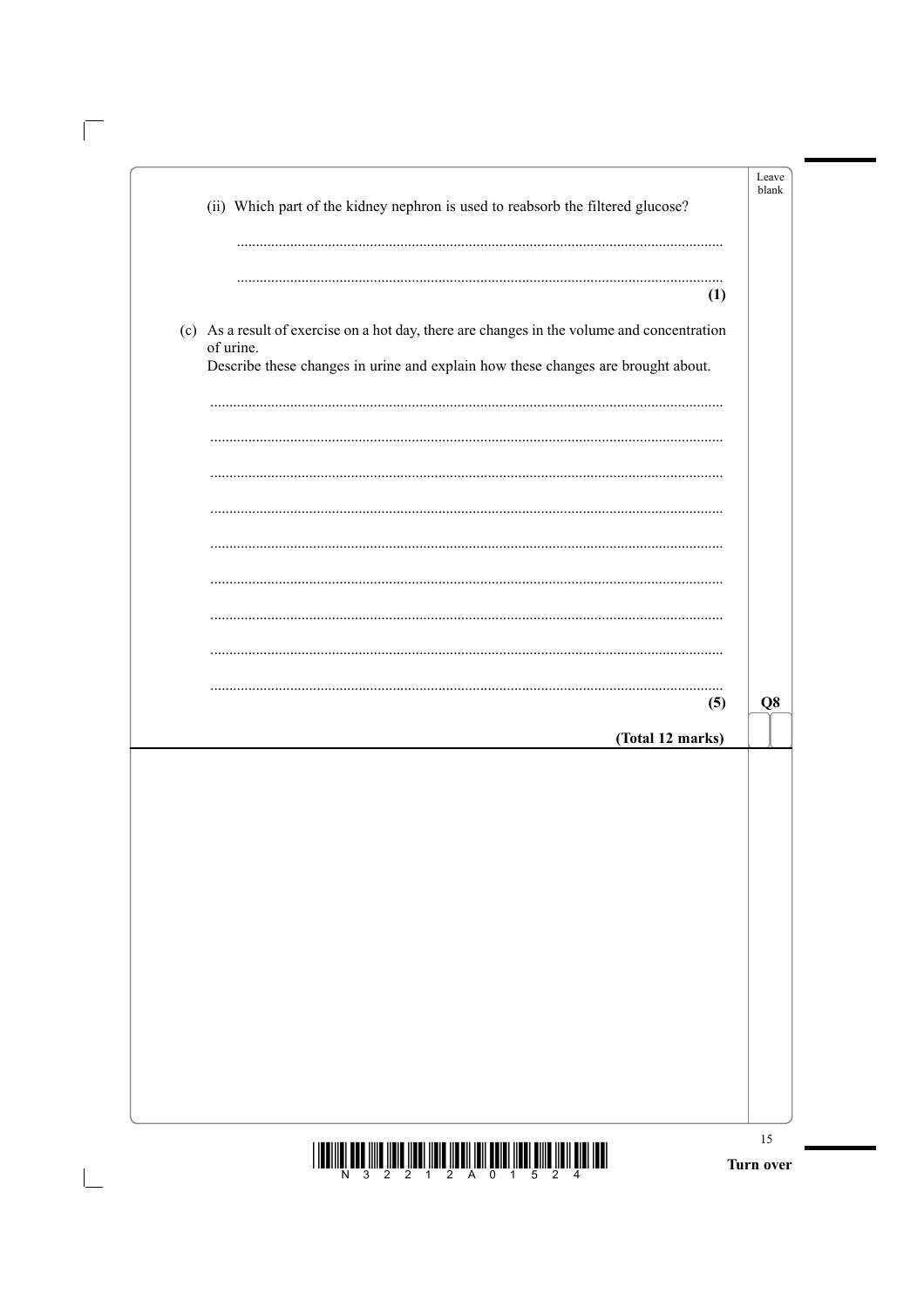**9.** In many flowers pollination occurs when pollen is transferred from the anther of one plant to the stigma of another plant of the same species. This is known as cross-pollination.

The table compares some features of insect-pollinated and wind-pollinated flowers.

|               | <b>Type of Flower</b>    |                                     |  |
|---------------|--------------------------|-------------------------------------|--|
| Feature       | <b>Insect-pollinated</b> | Wind-pollinated                     |  |
| Petals        | large and colourful      |                                     |  |
| Scent         |                          |                                     |  |
| Nectar        |                          |                                     |  |
| Pollen grains |                          |                                     |  |
| Stigma        |                          | feathery and hanging outside petals |  |

(a) Complete the table to show how the two types of flowers differ.

**(5)**

Leave blank

 (b) The pollen grains contain the male gametes (sex cells) and the ovules contain the female gametes. Explain why the gametes in a single plant are genetically different from each other and also different from the cells in the rest of the plant.

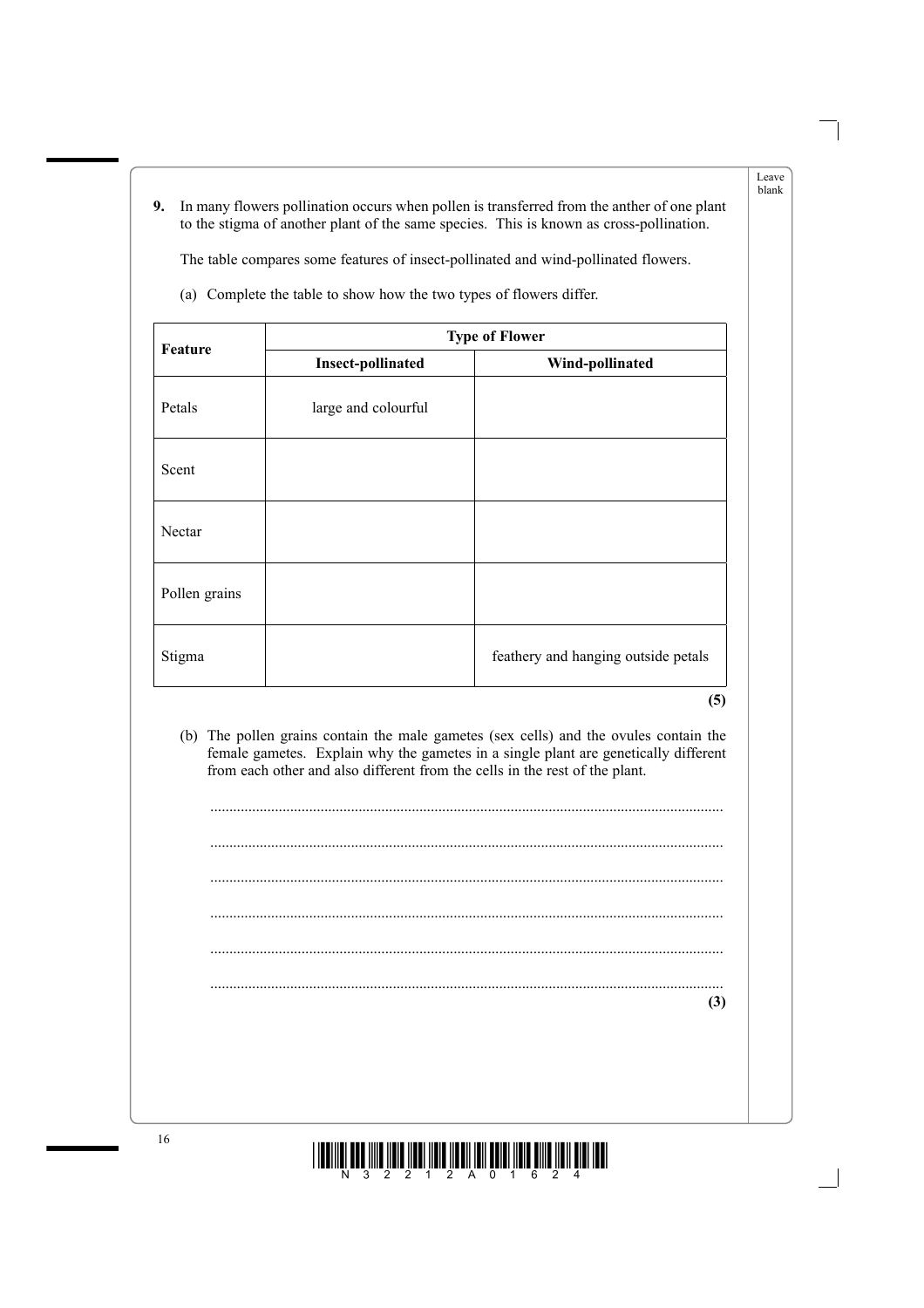| <u>i indiligi boo illo ildin ildil ildin ildili iddiligi olim ildil ildil ildil olim ildiligi ildi.</u>                                                                                                      | 17<br>Turn over |
|--------------------------------------------------------------------------------------------------------------------------------------------------------------------------------------------------------------|-----------------|
|                                                                                                                                                                                                              |                 |
|                                                                                                                                                                                                              |                 |
|                                                                                                                                                                                                              |                 |
|                                                                                                                                                                                                              |                 |
|                                                                                                                                                                                                              |                 |
|                                                                                                                                                                                                              |                 |
|                                                                                                                                                                                                              |                 |
|                                                                                                                                                                                                              |                 |
|                                                                                                                                                                                                              |                 |
| (2)<br>(Total 10 marks)                                                                                                                                                                                      | Q <sub>9</sub>  |
|                                                                                                                                                                                                              |                 |
|                                                                                                                                                                                                              |                 |
| is transferred from the anther to the stigma of the same flower. This is known as<br>self-pollination.<br>Suggest one advantage and one disadvantage of self-pollination compared with<br>cross-pollination. |                 |
| (c) Some flowers do not use insects or wind for transfer of pollen. In these flowers pollen                                                                                                                  | Leave<br>blank  |

 $\overline{\mathbb{F}}$ 

 $\begin{array}{c} \hline \end{array}$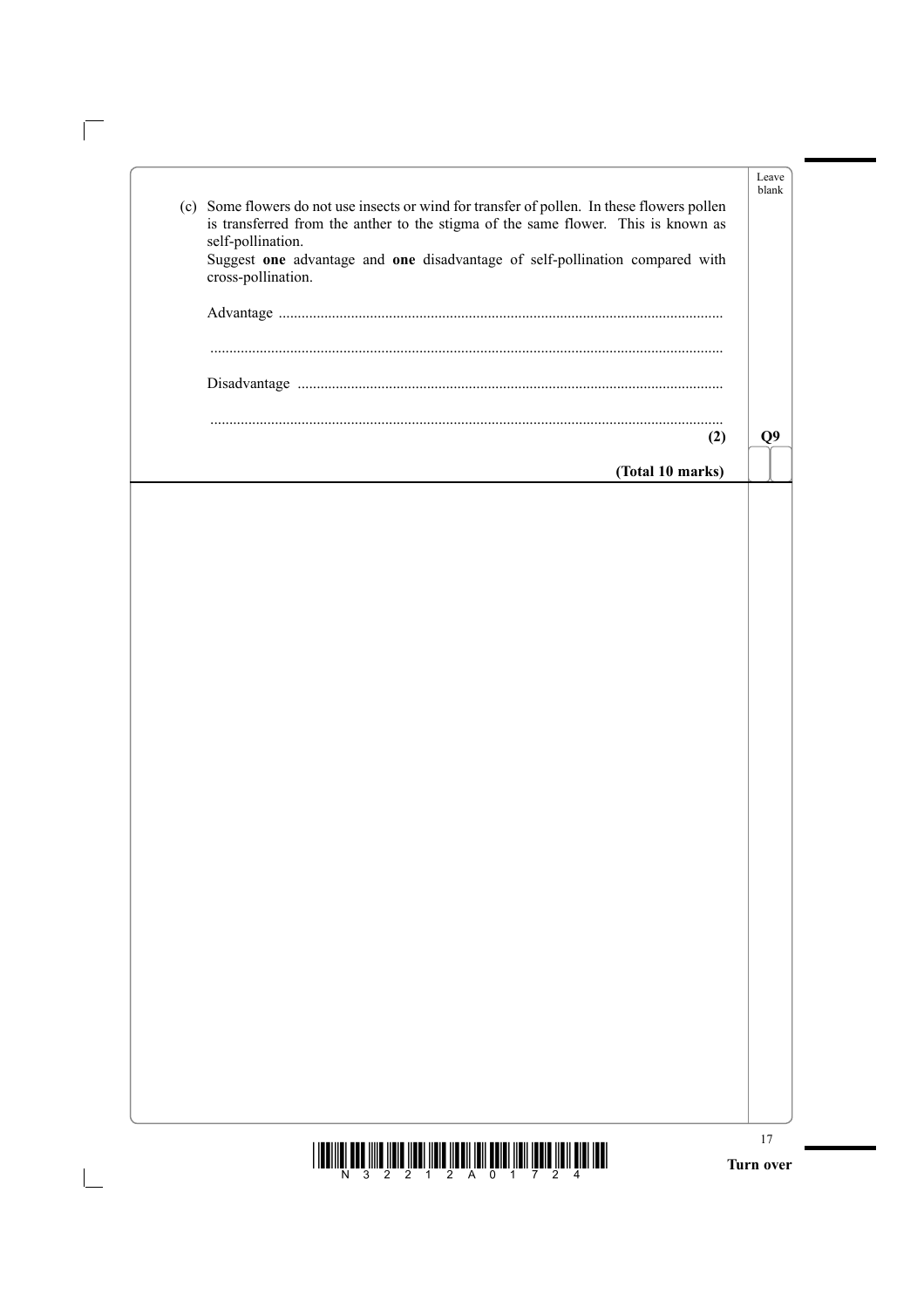

 $\begin{min}\lim\limits_{N\to 3}\lim\limits_{n\to\infty}\lim\limits_{n\to\infty}\lim\limits_{n\to\infty}\lim\limits_{n\to\infty}\lim\lim\limits_{n\to\infty}\lim\lim\limits_{n\to\infty}\lim\lim\limits_{n\to\infty}\lim\lim\limits_{n\to\infty}$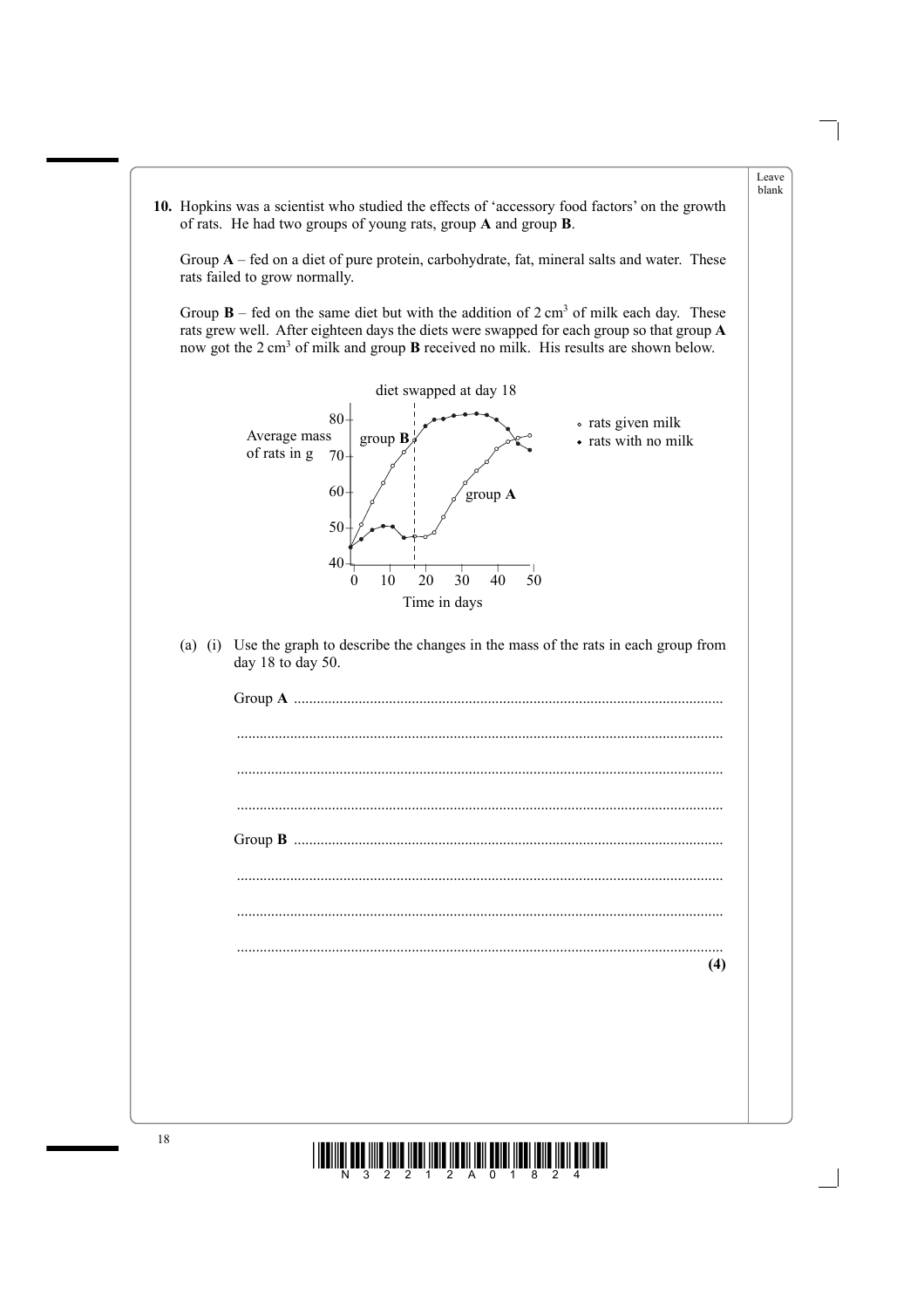|     |               | (ii) What conclusions can you draw as to the effect of milk on the growth of the rats<br>in Hopkins' experiment?                                    |                           |  |
|-----|---------------|-----------------------------------------------------------------------------------------------------------------------------------------------------|---------------------------|--|
|     |               |                                                                                                                                                     |                           |  |
| (2) |               | (b) Suggest why Hopkins swapped the diets after 18 days.                                                                                            |                           |  |
| (1) |               |                                                                                                                                                     |                           |  |
|     |               | (c) To enable a valid comparison to be made between the two groups, other variables                                                                 | need to be kept the same. |  |
|     |               | Suggest one such variable and explain how it could be kept the same.                                                                                |                           |  |
|     |               |                                                                                                                                                     |                           |  |
|     |               |                                                                                                                                                     |                           |  |
|     |               |                                                                                                                                                     |                           |  |
| (2) |               | (d) The 'accessory food factors' studied by Hopkins are now known as vitamins.                                                                      |                           |  |
|     |               | Complete the table by writing the name of a vitamin, its function and a suitable source<br>in the empty boxes. The first row has been done for you. |                           |  |
|     | <b>Source</b> | <b>Function</b>                                                                                                                                     | <b>Vitamin</b>            |  |
|     | carrot        | night vision                                                                                                                                        | $\mathbf{A}$              |  |
|     |               | skin and gum development                                                                                                                            |                           |  |
|     |               |                                                                                                                                                     | D                         |  |
| (2) |               |                                                                                                                                                     |                           |  |

 $\sqrt{2}$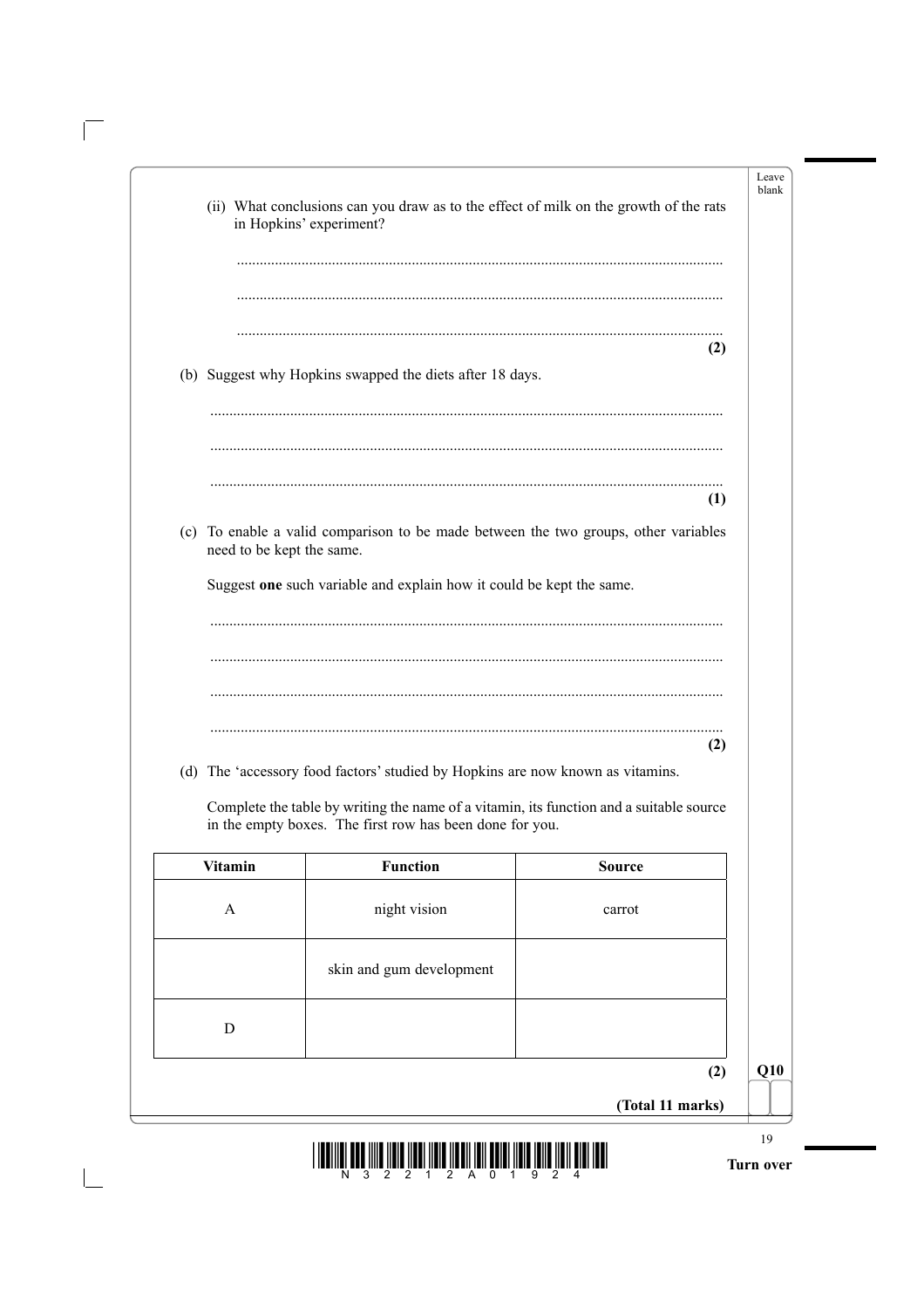

20  $\left|\frac{1}{N}\right|\left|\left|\frac{1}{3}\right|\right|\left|\left|\frac{1}{2}\right|\right|\left|\left|\frac{1}{2}\right|\right|\left|\left|\frac{1}{2}\right|\right|\left|\left|\frac{1}{2}\right|\right|\left|\left|\frac{1}{2}\right|\right|\left|\left|\frac{1}{2}\right|\left|\left|\frac{1}{2}\right|\right|\left|\left|\frac{1}{2}\right|\right|\left|\left|\frac{1}{2}\right|\right|\left|\left|\frac{1}{2}\right|\right|\left|\left|\frac{1}{2}\right|\right|\left|\left|\frac{1}{2}\right|\right|\left|\left|\frac{1}{2}\right|\right|\left|\left|\frac{1}{2}\right|\$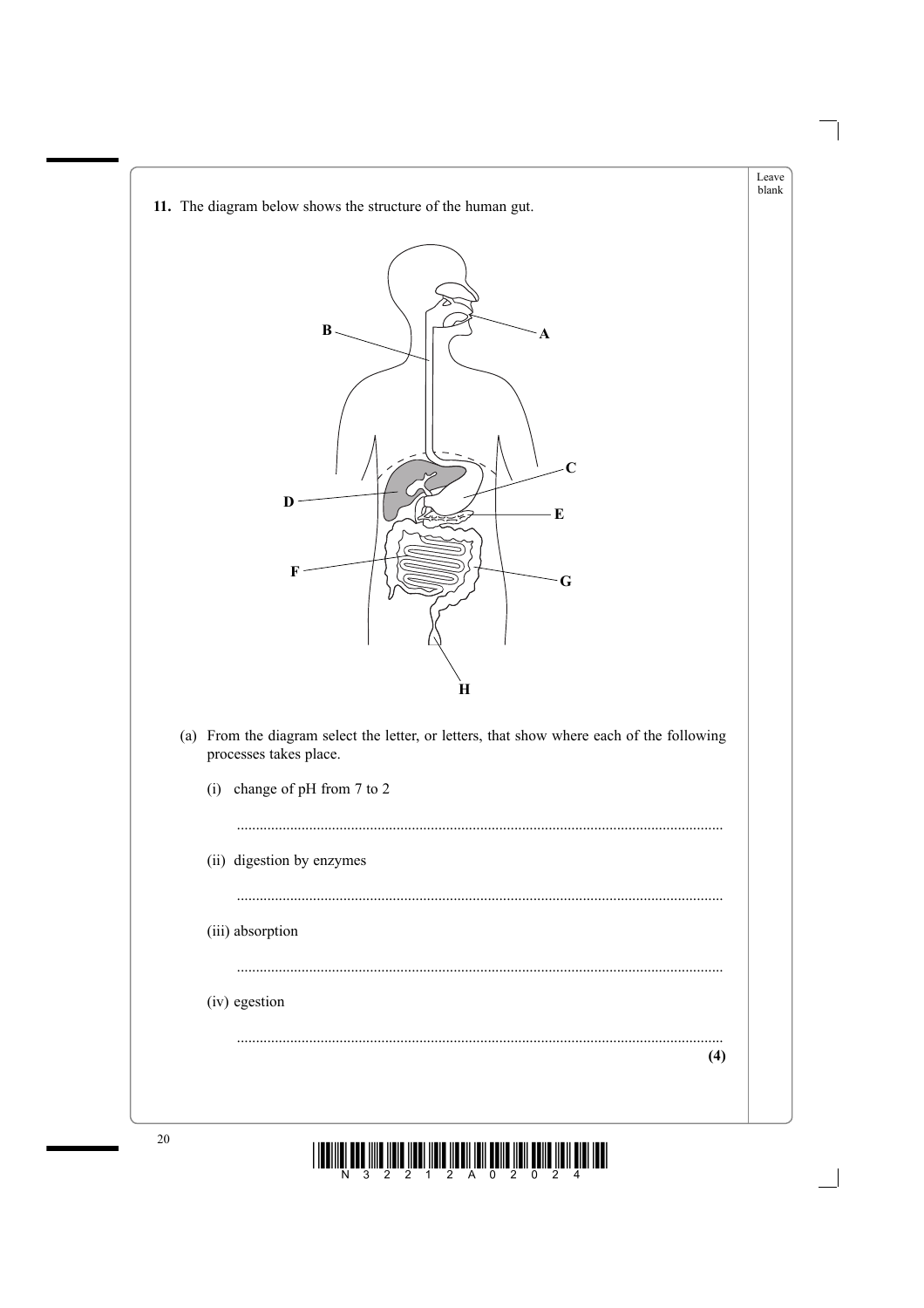| (b) Describe two ways in which bile helps digestion.                                                                                                                                         | Leave<br>blank |
|----------------------------------------------------------------------------------------------------------------------------------------------------------------------------------------------|----------------|
|                                                                                                                                                                                              |                |
|                                                                                                                                                                                              |                |
|                                                                                                                                                                                              |                |
|                                                                                                                                                                                              |                |
| (2)                                                                                                                                                                                          | Q11            |
| (Total 6 marks)                                                                                                                                                                              |                |
| 12. Farmers often use fertilisers on their fields. Explain the biological consequences that<br>occur when mineral ions from fertilisers are leached from the soil and washed into a<br>lake. |                |
|                                                                                                                                                                                              |                |
|                                                                                                                                                                                              |                |
|                                                                                                                                                                                              |                |
|                                                                                                                                                                                              |                |
|                                                                                                                                                                                              |                |
|                                                                                                                                                                                              |                |
|                                                                                                                                                                                              |                |
|                                                                                                                                                                                              |                |
|                                                                                                                                                                                              |                |
|                                                                                                                                                                                              |                |
|                                                                                                                                                                                              | Q12            |
| (Total 5 marks)                                                                                                                                                                              |                |
|                                                                                                                                                                                              |                |
|                                                                                                                                                                                              |                |
|                                                                                                                                                                                              |                |
|                                                                                                                                                                                              |                |
|                                                                                                                                                                                              |                |
|                                                                                                                                                                                              |                |
|                                                                                                                                                                                              |                |

 $\sqrt{\phantom{a}}$ 

 $\boxed{\phantom{1}}$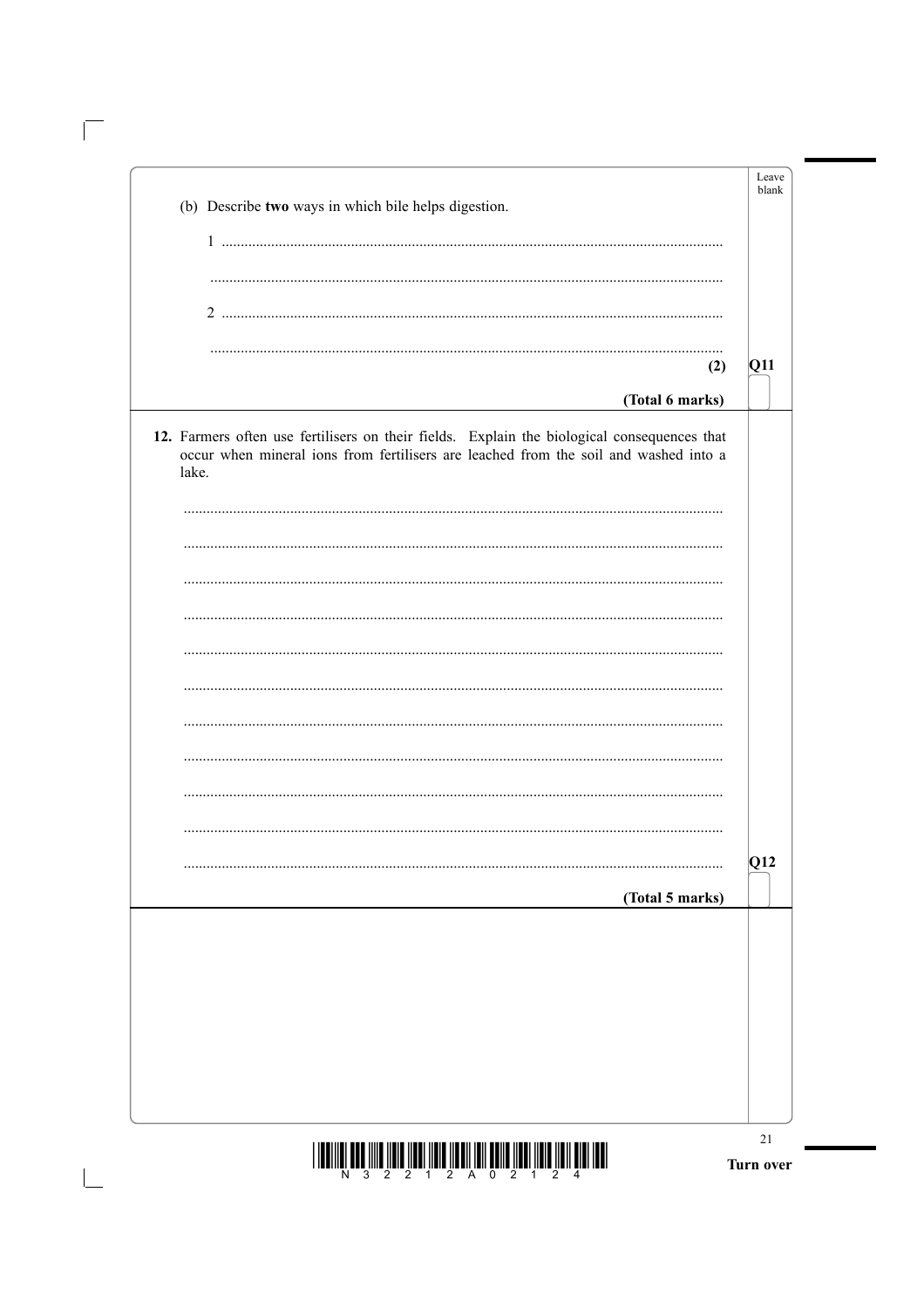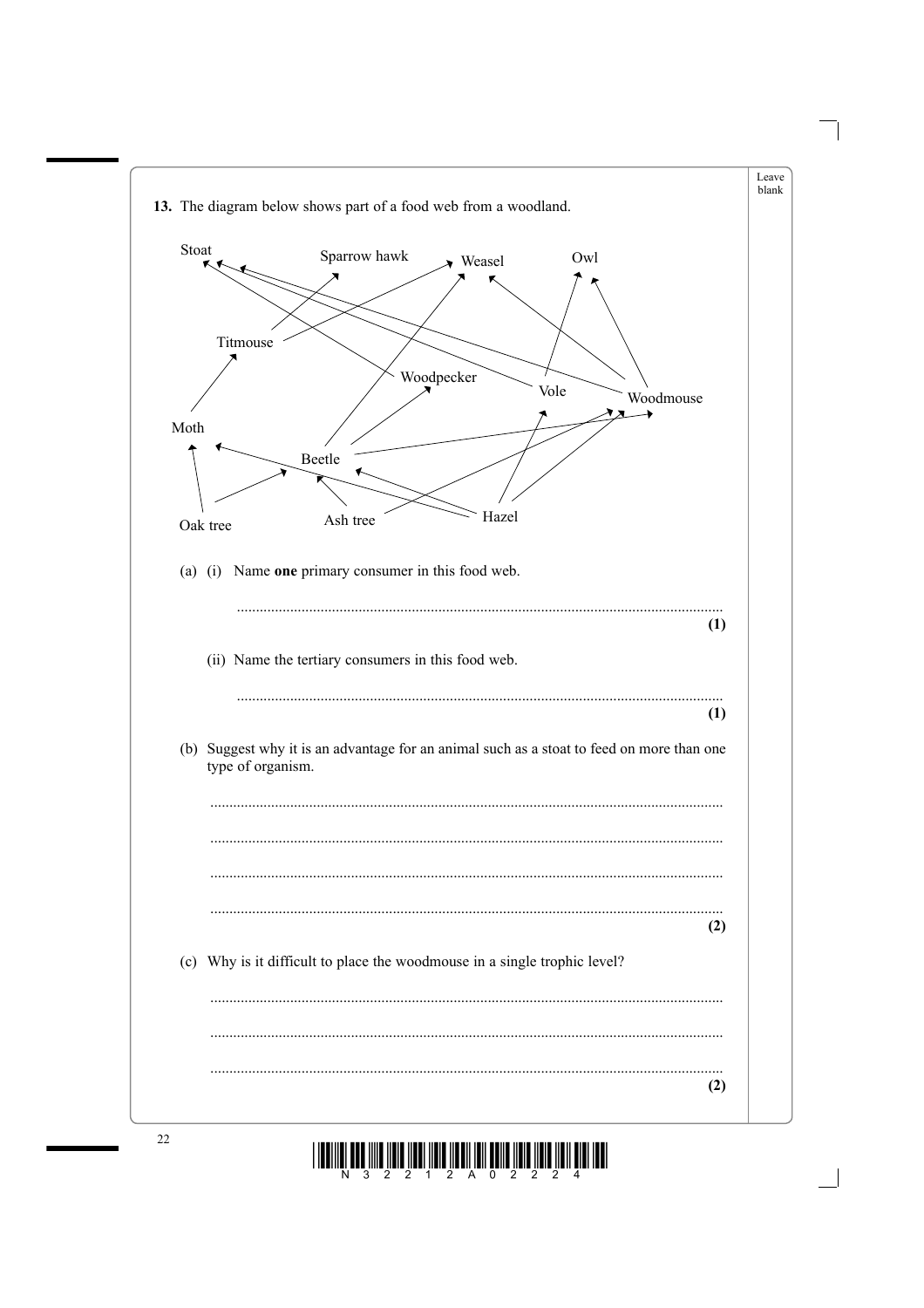| $  \bm{\mathsf{H}}  \bm{\mathsf{H}}  \bm{\mathsf{H}}  \bm{\mathsf{H}}  \bm{\mathsf{H}}  \bm{\mathsf{H}}  \bm{\mathsf{H}}  \bm{\mathsf{H}}  \bm{\mathsf{H}}  \bm{\mathsf{H}}  \bm{\mathsf{H}}  \bm{\mathsf{H}}  \bm{\mathsf{H}}  \bm{\mathsf{H}}  \bm{\mathsf{H}}  \bm{\mathsf{H}}  \bm{\mathsf{H}}  \bm{\mathsf{H}}  \bm{\mathsf{H}}  \bm{\mathsf{H}}  \bm{\mathsf{H}}  \bm{\mathsf{H}}  \bm{\mathsf{H}}  \bm{\mathsf{H}}  \bm{\$ | 23<br>Turn over |
|-----------------------------------------------------------------------------------------------------------------------------------------------------------------------------------------------------------------------------------------------------------------------------------------------------------------------------------------------------------------------------------------------------------------------------------|-----------------|
|                                                                                                                                                                                                                                                                                                                                                                                                                                   |                 |
|                                                                                                                                                                                                                                                                                                                                                                                                                                   |                 |
|                                                                                                                                                                                                                                                                                                                                                                                                                                   |                 |
|                                                                                                                                                                                                                                                                                                                                                                                                                                   |                 |
|                                                                                                                                                                                                                                                                                                                                                                                                                                   |                 |
|                                                                                                                                                                                                                                                                                                                                                                                                                                   |                 |
| <b>Turn over for Question 14</b>                                                                                                                                                                                                                                                                                                                                                                                                  |                 |
|                                                                                                                                                                                                                                                                                                                                                                                                                                   |                 |
| (Total 9 marks)                                                                                                                                                                                                                                                                                                                                                                                                                   |                 |
| (3)                                                                                                                                                                                                                                                                                                                                                                                                                               | Q13             |
|                                                                                                                                                                                                                                                                                                                                                                                                                                   |                 |
|                                                                                                                                                                                                                                                                                                                                                                                                                                   |                 |
| (d) Suggest why it is unusual to find food chains with more than five trophic levels.                                                                                                                                                                                                                                                                                                                                             |                 |

 $\overline{\rule{0pt}{2.5ex}\hspace{0.025ex}}$ 

 $\boxed{\phantom{a}}$